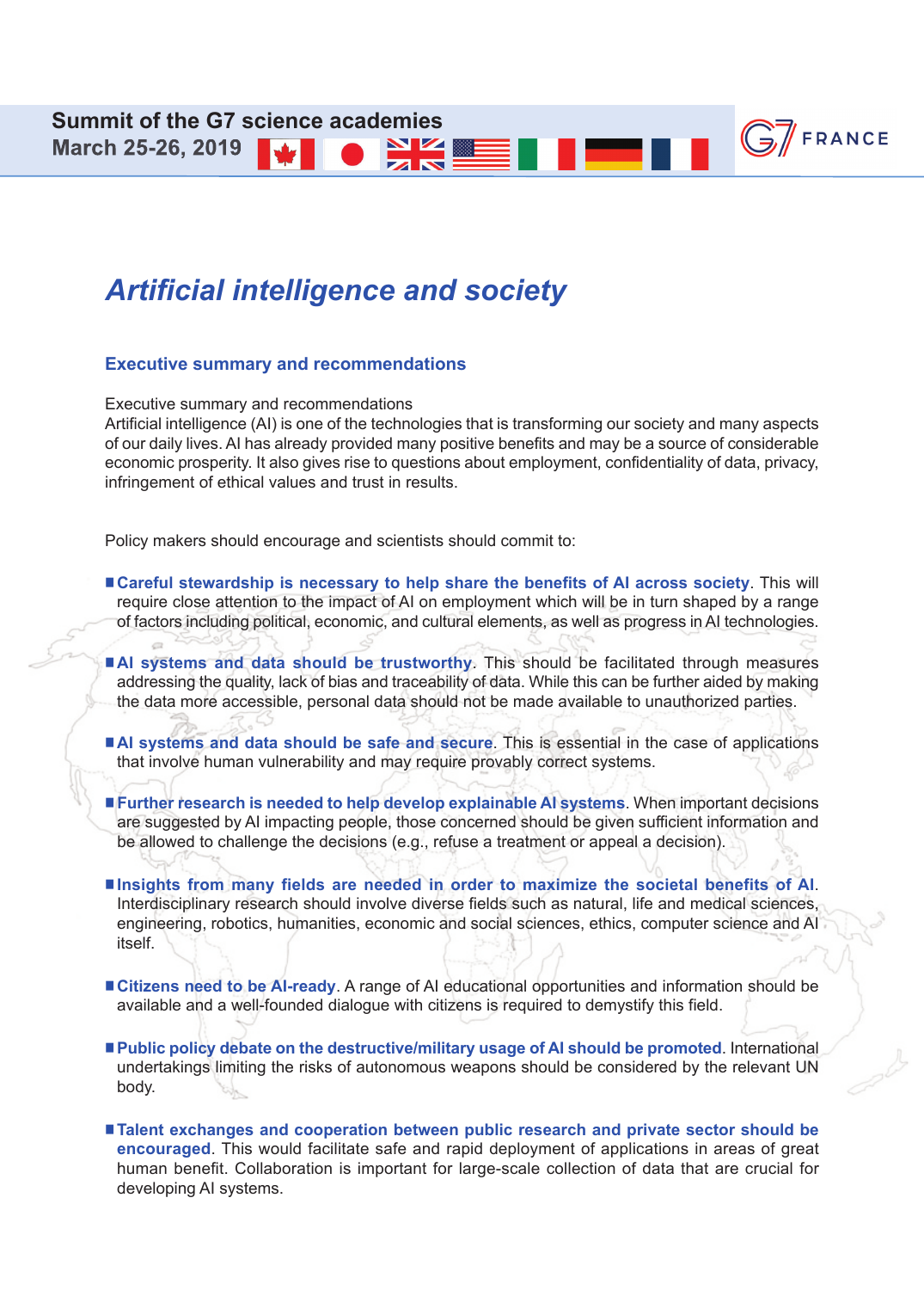## **Introduction**

AI refers to a set of methods and technologies aimed at making computers or other devices function intelligently. AI is basically a collection of algorithms operating on (usually big) data. Machine Learning (ML) is a subset of AI which deals with algorithms extracting useful information from complex data. ML applications have recently made an unanticipated impact in many areas of science and technology. There is broad consensus that AI research is progressing steadily, and that its impact on society will likely increase in the future.

The development of sophisticated algorithmic systems, combined with the availability of data and processing power, has yielded remarkable successes in various specialized tasks such as speech recognition, image classification, fault detection, autonomous vehicles, decision support systems, robotics, machine translation, legged locomotion, and question-answering systems. Some of these applications are providing extremely valuable support tools for people with disabilities. Using brainmachine interfaces, paralyzed people can interact with their environment through a computer.

Within natural and social sciences, machine learning algorithms are enabling progress and providing new tools for handling and modeling of complex data and processes, with huge potential benefits. Since a large part of what civilization has to offer is a product of human intelligence, we can only imagine what might be achieved when this intelligence is magnified by the tools AI may provide.

There is however a number of questions and concerns about potential pitfalls that require further consideration.

Progress in AI research makes it timely to focus efforts not only on making AI more capable, but also on maximizing its societal benefits while respecting ethical values. The deployment and technical developments of AI should therefore be guided by ethical considerations. Concerns are rising that biases may result from AI systems relying on statistical data analysis and machine learning.

In this general context, we first address the problems posed by AI's transformative economic impact. Second, we address the general properties that AI systems should have in order to interact satisfactorily and ethically with humans. We then address more specific issues related to the use of AI systems in healthcare, questions raised by possible AI applications to autonomous weapon systems, and consider the potential of AI embedded in robotics systems. This analysis gives rise to a set of recommendations gathered in the executive summary.

#### **1. Managing and optimizing AI's impact on our Societies**

There is a general agreement between economists and computer scientists that research needs to be done in order to maximize the economic benefits of AI while mitigating adverse effects. At this stage, it is important to consider the possible impact of AI in terms of increased inequality, unemployment and unethical behaviors. These outstanding issues are examined in further detail in what follows.

#### **1.1 Labor market forecasting**

AI could bring about significant economic benefits: across sectors, AI technologies offer the promise of boosting productivity and creating new products and services. This potential raises questions about the impact of AI on employment and working life.

AI will likely have a considerable disruptive effect on work, with certain jobs being lost, others being created, and others changing. Studies that make projections about the impact of AI on employment have high degrees of uncertainty about the rate of change, and the proportion of tasks or jobs that might be likely to be automated.

In the longer-term, technologies contribute to increased population-level productivity and wealth. However, these benefits can take time to emerge, and there can be periods in the interim where parts of the population experience dis-benefits. This suggests there may be significant transitional effects causing disruption for some people or places, and potentially widening societal inequalities in the short term. There is clearly a need for research anticipating the economic and societal impact of such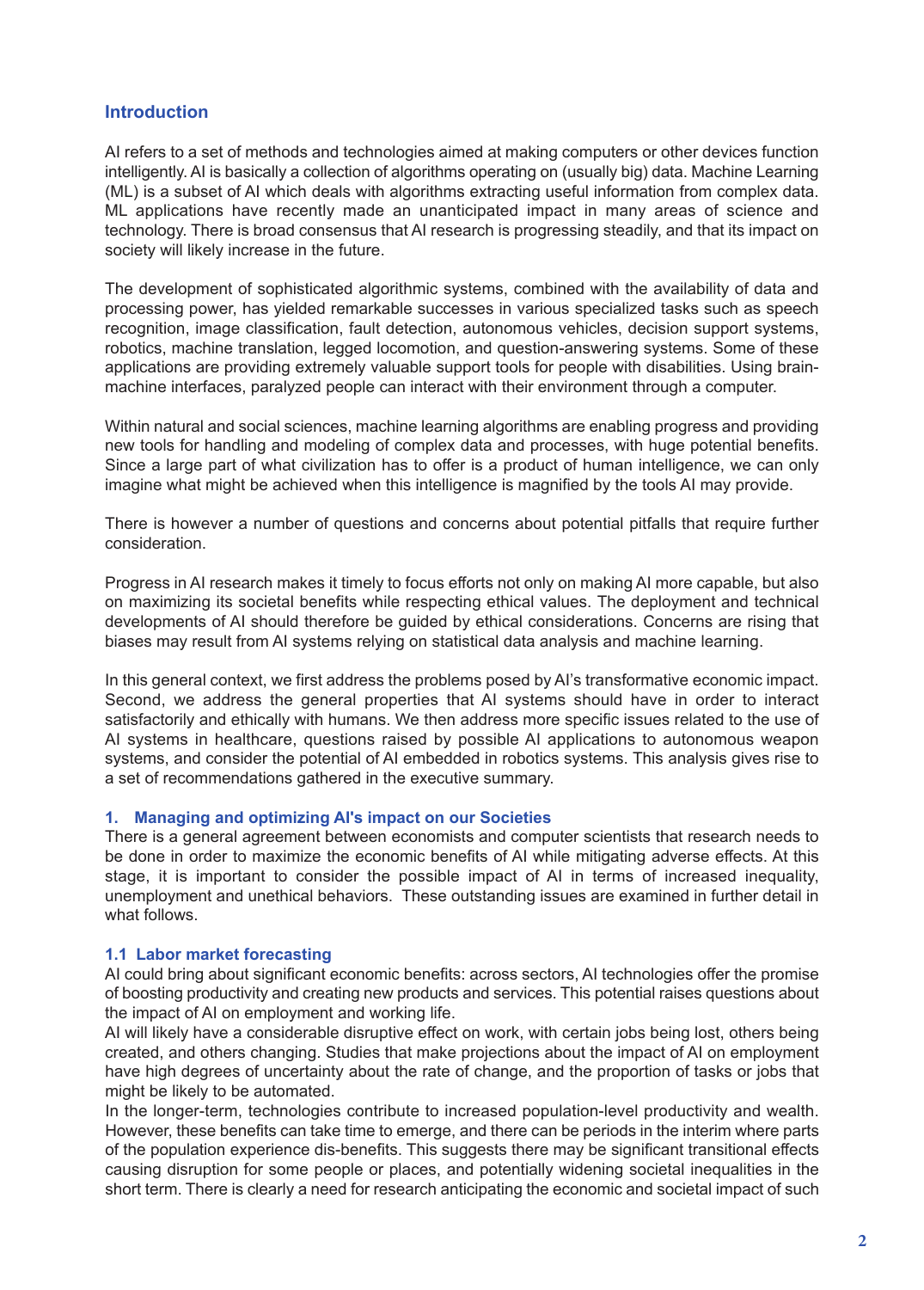disparity, taking into account vulnerability of jobs to automation. It will be easier to analyze the impact of AI systems on various kinds of jobs, those requiring lower skilled workers and those needing highly trained professionals, than to predict the jobs that may be created in the future under various policies. There are a number of plausible future paths along which AI technologies might develop. A range of factors will play a role in shaping the impact of AI on employment, including political, economic, and cultural elements, as well as the capabilities of AI technologies. Using the best available research evidence from across disciplines can help develop policies that share across society the benefits of these technology-enabled changes.

## **1.2 Policies for managing and integrating AI development in society**

AI will have an important impact on a range of sectors in society, augmenting or replacing human work. The challenge is to anticipate these changes and develop policies that will limit negative effects and allow a better integration of AI. Education is key both in driving AI adoption and in combating inequality.

Basic understanding of the use of data and AI technologies is needed across all ages, not only of producers and professional users of AI but for all citizens. Introducing key concepts in schools can help ensure this. Adopting a broad and balanced curriculum for educating young people in sciences, mathematics, computing, arts and humanities could equip them with a range of skills and provide a stronger basis for lifelong learning.

There is also high-demand for highly skilled employees. A range of sectors and professions will require skills to use AI in ways that are useful for them. New initiatives can help create a pool of informed users of AI systems. Support for novel apprenticeship tracks and infrastructures is also needed to build advanced skills in AI that will allow new applications with the creation of many new jobs.

These issues were already part of the declaration of Ottawa on "Realizing our digital future and shaping its impact on knowledge, industry, and the workforce" at the last G7 summit. Governments are encouraged to implement policies that will be inclusive and able to provide every citizen with equitable access to the AI benefits. This requires that information quality, security and resilience are also guaranteed as well as transparency, openness and interoperability of the AI systems. In those areas where AI's capabilities have outpaced current regulations, there may be a need for new governance approaches that take into account ethical questions arising from human interaction with

intelligent machines. It is worth emphasizing the role of humanities and social sciences broadly and in partnership with developers and users in exploring the ways in which AI may challenge existing ethical norms or indeed reveal the ways in which AI presents new ethical challenges.

## **2. Features of AI systems that should be encouraged**

#### **2.1 Data**

Our ability to take full advantage of the synergy between AI and big data will depend in part on our capacity to acquire, critically assess and manage data. Much of the current AI technology requires access to huge volumes of data. To take full advantage of the technology, new frameworks may be necessary to make data available. This is notably true for open data and for private data of public interest where new standards might be necessary to help ensure that data can be used effectively. For example, an effort will be needed to make the meaning of data explicit, together with a representation of the context in which they have been derived, and the information about their origin and their processing. All these issues can be addressed by AI techniques, that can thus be important for keeping the many promises of open data, and providing interoperability between different types, e.g., social, economic, organizational, and technical.

At the same time, access to high quality datasets should respect privacy and confidentiality of personal data and address concerns about unfair-biases and individual rights. The best possible efforts should be made in order that access to confidential data by third parties like banks, insurance companies, potential employers is governed by regulations. Datasets must be protected against malicious attacks. Policies governing data collection, sharing and access should be in place not only for large companies but also for open source initiatives.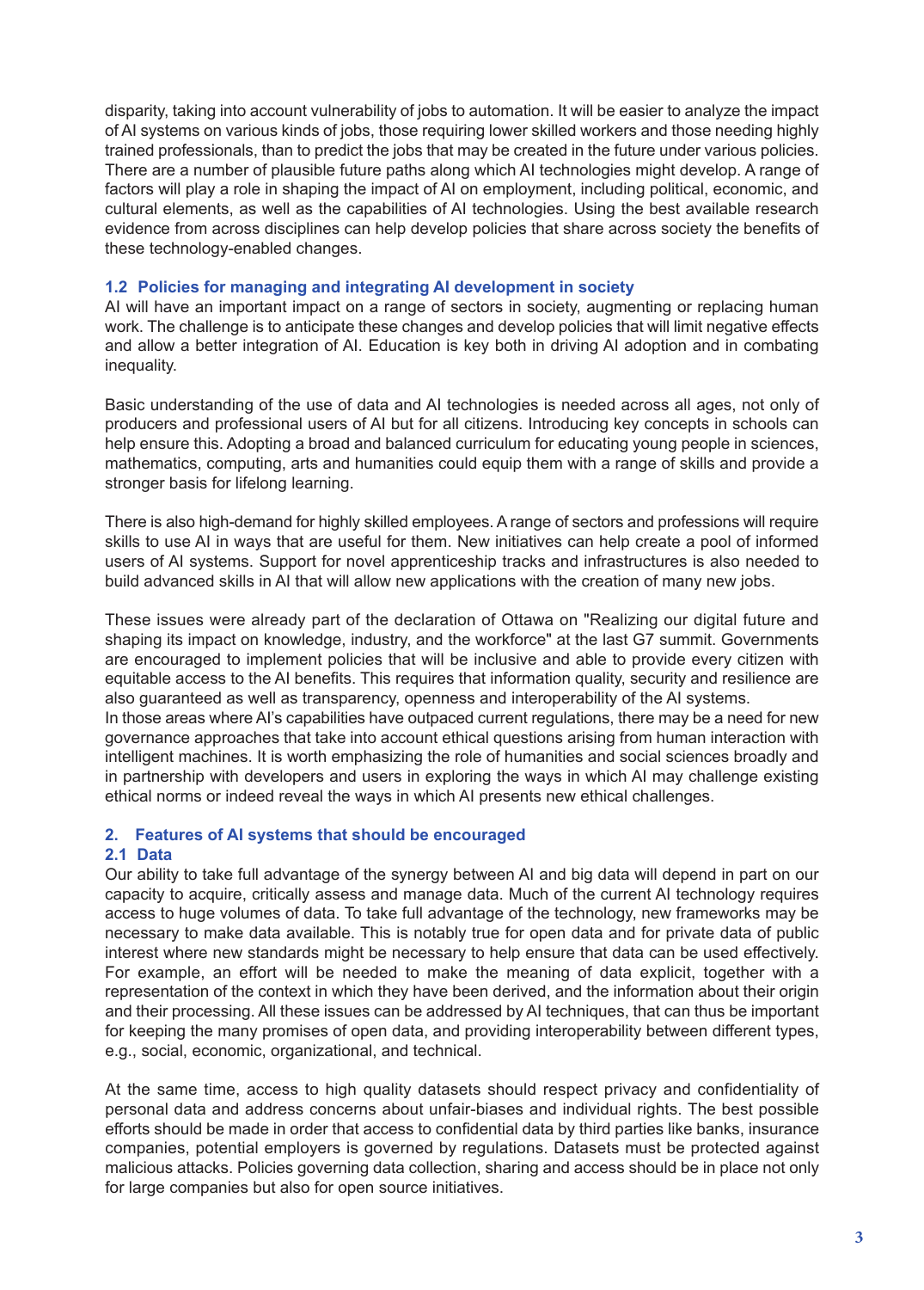## **2.2 Performance and explainability**

Some of the most successful and popular developments of AI - notably deep learning - suffer from low levels of explainability at present, and different AI methods support different types of explainability. In some cases, this might reduce the confidence that users can have in such tools. Certain domains consider explanations as essential: in medical applications, a diagnosis without explanation is unlikely to be acceptable. The tradeoffs between performance and explainability should be made explicit while aiming at developing more explainable models. The limitations of the implemented algorithms need to be described to allow users to understand the reasons for the decisions proposed by AI systems. Improving the explainability of AI can help ensure that the AI system does not introduce biases. Disparate impact has emerged as the predominant legal and theoretical concept used to designate unintended discrimination produced by the application of algorithms where a personal attribute (like ethnicity, social origins, gender and age) has a direct effect on the decisions made by the algorithm. AI systems used to make decisions which have a deep impact on the everyday life of people should not generate an undesirable disparate impact.

### **2.3 Verification and validation of on-line evolving systems**

On-line evolving systems change in time based on the data they continuously encounter. It has recently become clear that an AI system can drift away from its initial state in an undesired fashion, for example with respect to gender and race. On-line evolving systems therefore require monitoring of the output to eventually detect undesired evolutions.

### **3. Exemplary fields of application and societal consequences**

### **3.1 Health care applications**

AI offers significant potential benefits in systems that support decision-making in health and care. Structural problems in this field can lead to diagnostic errors, possible failure of expertise and inefficient communication of information between research, engineering and clinical worlds. AI can help assess huge amounts of research publications, spot unlikely and weak correlations in huge data sets, analyze images and other data produced by the healthcare systems and develop new technologies. Because of the vital importance of improving clinical decision support systems, AI may contribute significantly to helping clinicians with a range of tools and devices for assisting, and complementing decision making regarding diagnosis and therapeutic options. The goal is improvement in interpreting observations and measurements, in producing diagnoses, and in making health care more accurate, effective and accessible. This requires careful system design, taking into account how AI can work alongside human users, the type of interpretability that might be necessary in different contexts, and the ways in which such systems can be verified and validated. It will be important that physicians and patients can be confident in such systems, and that these systems work well for diverse user groups.

Careful data governance is also necessary. Collaborations across countries to accelerate advances through AI is in the interest of citizens in all countries.

#### **3.2 Autonomous weapons**

AI opens new possibilities for military applications, particularly with regard to weapon systems with significant autonomy in the critical functions of selecting and attacking targets. Such autonomous weapons might lead to a new arms race, lower the threshold for war or become a tool for oppressors or terrorists. Some organizations call for a ban on autonomous weapons, similar to conventions in the chemical or biological weapons realm. Such a prohibition would require a precise definition of weapons and autonomy. In the absence of a ban of Lethal Autonomous Weapons Systems (LAWS), the compliance of any weapon system with International Humanitarian Law should be guaranteed. These weapons should be integrated into existing command and control structures in such a way that responsibility and legal accountability remain associated with specific human actors. There is a clear need for transparency and public discussion of issues raised in this area.

## **3.3 Robotics**

Robots are sensing and moving machines embodying AI. The physical contact of the machine with the environment, including humans, is a challenge. Robots should be safe, reliable and secure. Until recently, robots were mainly used in manufacturing industry and confined to specific situations without